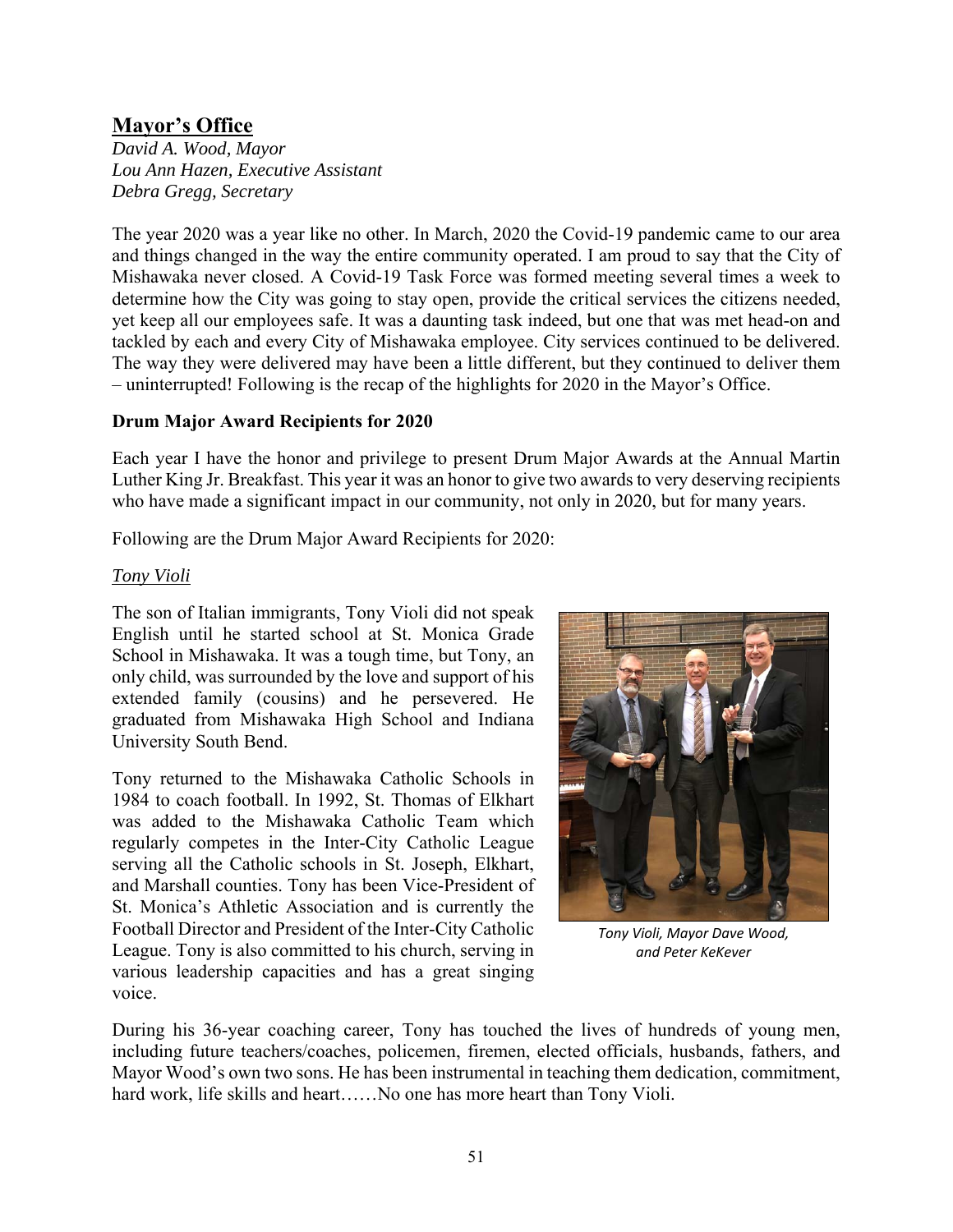### *Peter DeKever*

Peter DeKever touches the lives of students every day. He is a teacher, mentor, and developer of young minds. He pushes his students to be the best that they can be. Pete graduated from Mishawaka High School and Indiana University. In 1990, he began his long career at Penn High School, teaching English and US History. He coaches several academic competitive teams which have achieved great success under Pete's leadership, winning numerous state and regional championships. He was the co-recipient of the Indiana Academic Coach of the Year.

Pete serves on many boards and Mayor Wood recently named him the Historian Laureate for the City of Mishawaka. He has written articles and several books about Mishawaka History and is the curator and treasurer of the Mishawaka Historical Museum. His father, Joe, guided him in his love of history.

Pete has received numerous awards over the years including ones from the City of Mishawaka, Penn High School Alumni, Center for History, and Indiana University of South Bend. In 2013, he was awarded Indiana's highest honor, the Sagamore of the Wabash.

#### **South Bend Regional Chamber--Salute to Business Luncheon Awards**

In February 2020, the South Bend Regional Chamber held their Annual Salute to Business Luncheon celebrating top individual and business achievements. Following are the Mishawaka business and individuals honored by the Chamber:

#### **Outstanding Young Business Leader**

# *Kyle Chamberlin, Counsel, Bradley Company*

Kyle Chamberlin is a proud graduate of Mishawaka High School, where his family has a long history as both alumni and teachers. He received his Bachelor of Business Administration and Juris Doctor degrees from the University of Notre Dame, where he presently serves as an adjunct instructor for undergraduate students considering the vocation of classroom teaching.

Kyle currently serves as a board member and Lilly Endowment Community Scholarship committee chair for the Community Foundation of St. Joseph County where he and his wife, Katie, created a scholarship benefiting local students, a natural fit for a couple who completed their education right here in St. Joseph County. Education has been a transformative component in Kyle and Katie's lives, and they hope that the scholarships will help open doors for future generations of local scholars.

Currently, Kyle is chair of the Mishawaka Housing Authority, and executive committee member and board member of the South Bend Regional Chamber. Kyle is a previous board member of Hannah and Friends Neighborhood and is also past president and gala chair for the South Bend Civic Theatre. He has been a reliable and committed servant leader in many organizations. You will often find Kyle supporting many local races as an avid runner in the community and enjoying time spent with his wife, Katie, and dachshund, Pierce.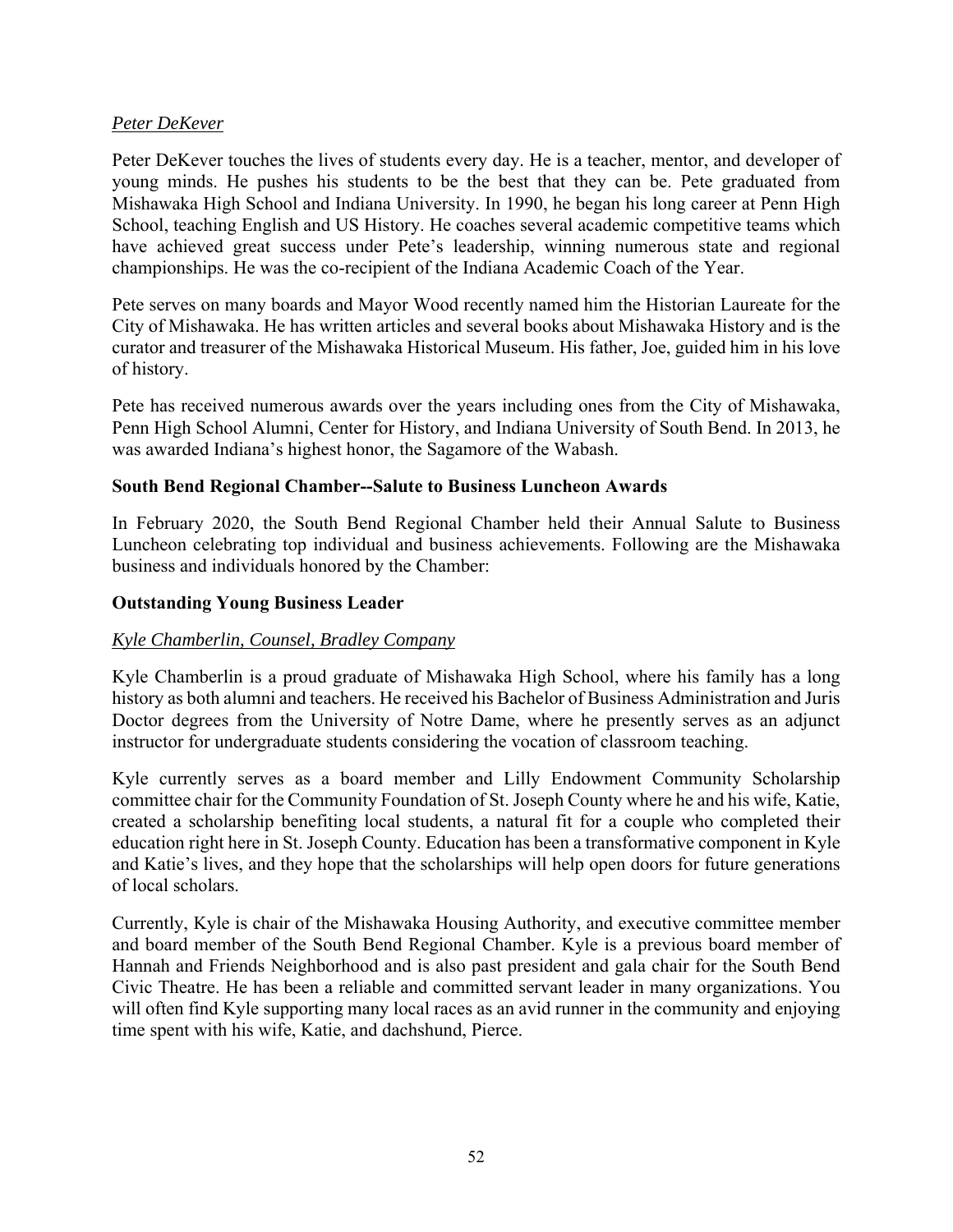## **Small Business of the Year**

#### *Pathfinders*

Founded by CEO/Owner Stephen Ball, Pathfinders will be celebrating 40 years in business in 2020. The firm has succeeded over the years by delivering the "Pathfinder Way". This means to build relationships and partnerships, start with strategy, work with urgency, be resourceful, exceed expectations, and eliminate surprises through transparency.

In 2016, the agency transformed the dormant Frank's Wholesale Florist warehouse at 1250 Park Place in Mishawaka into a creative office space. The 15,500 square-foot building, which had been vacant for nearly a decade, features an open environment to bolster creativity, collaboration, and employee productivity. The new space, which saw both internal and external renovations, now includes a 2,500-square-foot, full-service photo/video studio to accommodate this growing client requirement. Since its move to the new space four years ago, the firm has continually made property improvements to keep up with their growing staff and capabilities.

Awarded "Best Places to Work" in Indiana two years in a row, Pathfinders supports the community through their engagement with Girls on the Run Michiana, Junior League, La Casa de Amistad, Center for the Homeless, South Bend Museum of Art, St. Joseph County FOP and WNIT Public Television.

#### **Distinguished Business Leader**

#### *David Ziker*

From a young age, David Ziker began working with his father, Mort, and grandpa Joe in the family business. He has performed and reinvented every job and function in his 42-year career. He continues to be instrumental in modernizing the 102-year-old family business while maintaining its relevancy in today's challenging consumer marketplace.

David formally joined the family business in 1978 after graduating from Indiana University. There have been many challenges throughout the years but in 2019, David began a rebranding effort that would attract a younger clientele. They launched two new services, a wash/dry/fold service called Lightning Laundry, and in-store tailoring/alteration centers. In 2016, it was determined that the Sample Street facility was oversized and outdated which led to the relocation of Ziker Cleaners to the southeast side of Mishawaka. The Byrkit Street facility is now home to Ziker's modern and automated processing, distribution, and office facility.

David is an active triathlete and enjoys training for events throughout the year. He has been married to his wife Cheryl since 1985 and they enjoy traveling. They have two daughters, Hannah and Sarah.

#### **Mishawaka Business Association Annual Dinner and Meeting**

The Mishawaka Business Association held its annual Dinner on March 7, 2020. The Mishawaka Business Association is dedicated to the promotion and growth of the Mishawaka community and business environment. They are a committed advocate for the success of their members and a facilitator for the continued development of the business community.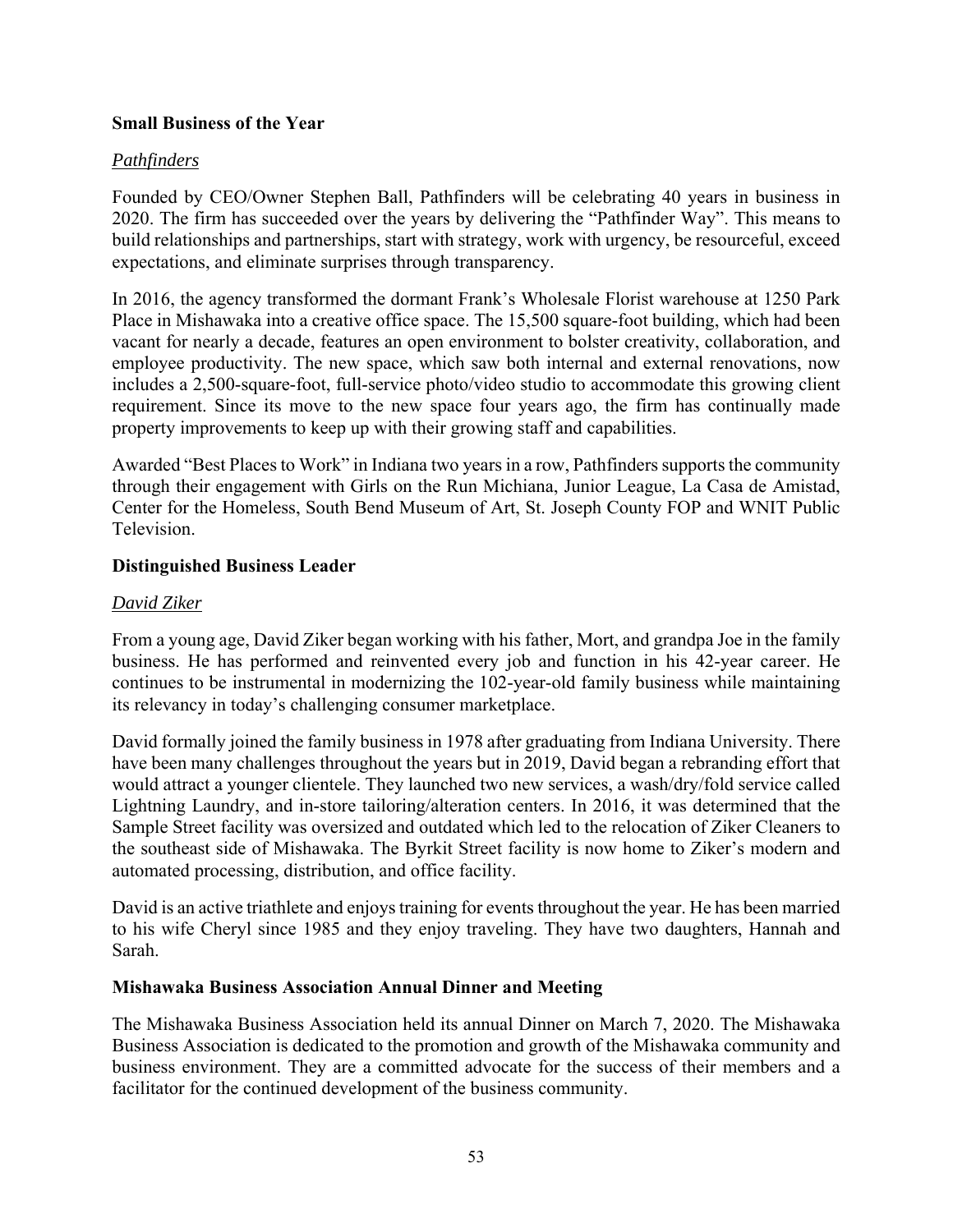This year's event theme was The Carnevale. Special thanks were given to Amanda and Brian Rutherford, owners of Burns Special Events, for graciously offering their showroom to host the event. Amanda, Brian, and their staff transformed The Burns Special Events showroom into a New Orleans carnival atmosphere and amid the masked attendees, the following 2020 Business Awards were presented.

### **MBA Person of the Year**

#### *Jacob Crawford*

Jacob Crawford has been working for the City of Mishawaka since 2009, starting as a seasonal landscape employee while he was working towards an Earth and Environmental Science Degree in Education. In 2015, Jake left the field of education to become Mishawaka's Landscape Manager and Urban Forester.

Teaching has always been a focus of his life and is expressed through his work with Logan Center doing vocational training and job shadow opportunities with clients, mentoring and teaching the Young Adult Services students about landscaping and gardening in our parks, and creating the Mishawaka High School Landscape and Gardening Club.



*Jacob Crawford with grandparents Nancy and Don Crawford* 

In 2019, the Garden Club and Jake raised funds and built the Mishawaka Education Foundation Community Greenhouse to create a space for furthering plant education not only for the Garden Club and Young Adult students, but for anyone in the community that has an interest in gardening and horticulture. Jake says working for the City of Mishawaka has brought many wonderful opportunities to his life and he plans to continue to share those opportunities with others.

#### **MBA Business of the Year**

#### *Wertz & Company, CPA*

Barry and Becky Wertz founded Wertz & Co., CPA's, located in Mishawaka, Indiana, approximately 30 years ago. In addition to the Mishawaka Business Association, Barry and Becky are and have been actively involved in the Mishawaka community with organizations such as the Mishawaka Lions Club, Mishawaka Breakfast Optimist Club, Mishawaka Education Foundation, School City of Mishawaka Collaborating Committee, Potawatomi Zoological Society, Preservation of the Res, Pioneer Automobile Association and Michiana Packard Car Club.

Becky, who is current treasurer of the Mishawaka Lions Club, has participated in the Lions Club Eyeglass Mission to Mexico for the past ten years. Barry received the Indiana CPA Society Community Service Award in 2019.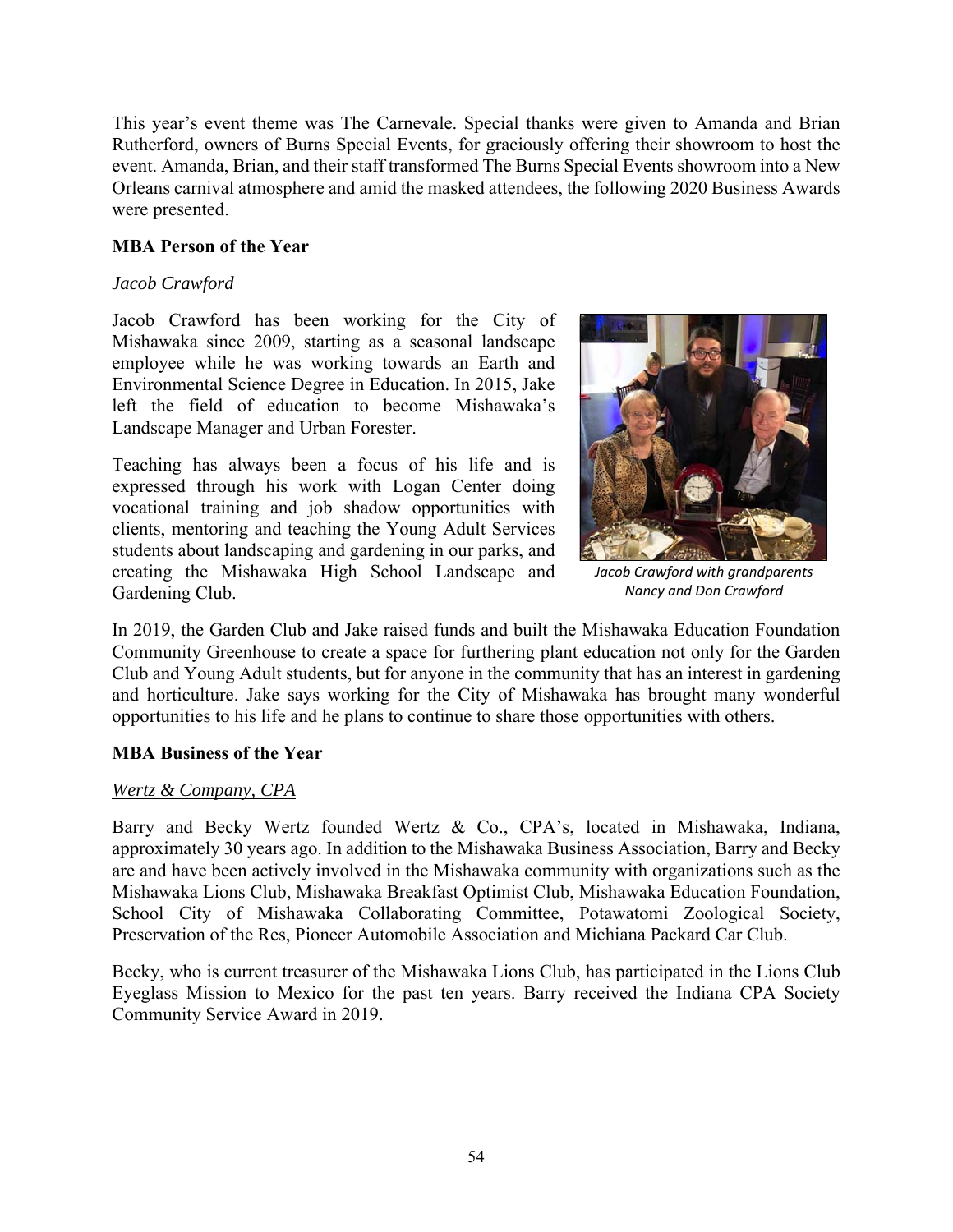# **Mayor Dave Wood Youth Advisory Council**

The 2019-2020 Mayor's Youth Advisory Council (MYAC) is proud to have completed another successful year of community service, local government studies, educational opportunities with area businesses and volunteer work around the City. This year's group consisted of 29 members including a Senior Advisor, Alicia Katzelis, a Mishawaka High School Senior. Alicia helped organize the group while giving advice and working as a liaison between the students, adult coordinators and Mayor Wood and his administration. She attended all meetings and field trips and was instrumental in the success of this group.

|                          | 2019-2020 Mayor's Youth Council                                                                                                                                                                                                  |
|--------------------------|----------------------------------------------------------------------------------------------------------------------------------------------------------------------------------------------------------------------------------|
| <b>Adams High School</b> | Joey Grabill                                                                                                                                                                                                                     |
| Marian High School       | Seth Becker, Max Christianson, Delaney Dennison, Anna Gruber,<br>Hannah Hopson, Jacob Herczig, Atticus Horvath, Noah Majewski,<br>Dominic Mammolenti, Avery Sharp, Evan Trippel, Rosa Trippel,<br>Olivia Whitaker, Emily Winters |
| Mishawaka High School    | Jacob Beshara, Jozalyn Bryce, Payton Engdahl, Andrew Fox,<br>Allison Gordon, Kohl Haughee, Kaylee Kern, Garrett Sandefur,<br>Taylor Stanton, Jessica Stewart                                                                     |
| Penn High School         | Emmie Pica, Dylan Shely, Hannah Shely, Olivia VanLaere                                                                                                                                                                           |



*Youth Council Swearing‐In Ceremony* 

The MYAC started their year on August 28, 2019 with their family invited cookout. Here they met fellow members, Mayor Wood, and the Adult Coordinators. On September 3rd, an official Swearing-In Ceremony was held in the Council Chambers in front of the Mishawaka Common Council and the first meeting of the year was conducted where the group elects MYAC officers, plans field trips and starts organizing their largest community project, the MYAC Thanksgiving Food Drive. Officers for the 2019-2020 year were: Kaylee Kern, President; Taylor Stanton, Vice-President; Rosa Trippel, Secretary and Joey Grabill, Treasurer.

The students toured the Wastewater Treatment Plant, Mishawaka Police Department, Central Services Division (Street Dept.), Planning Department and toured the Mishawaka Lippert Plant and local non-for-profit, Hello Gorgeous.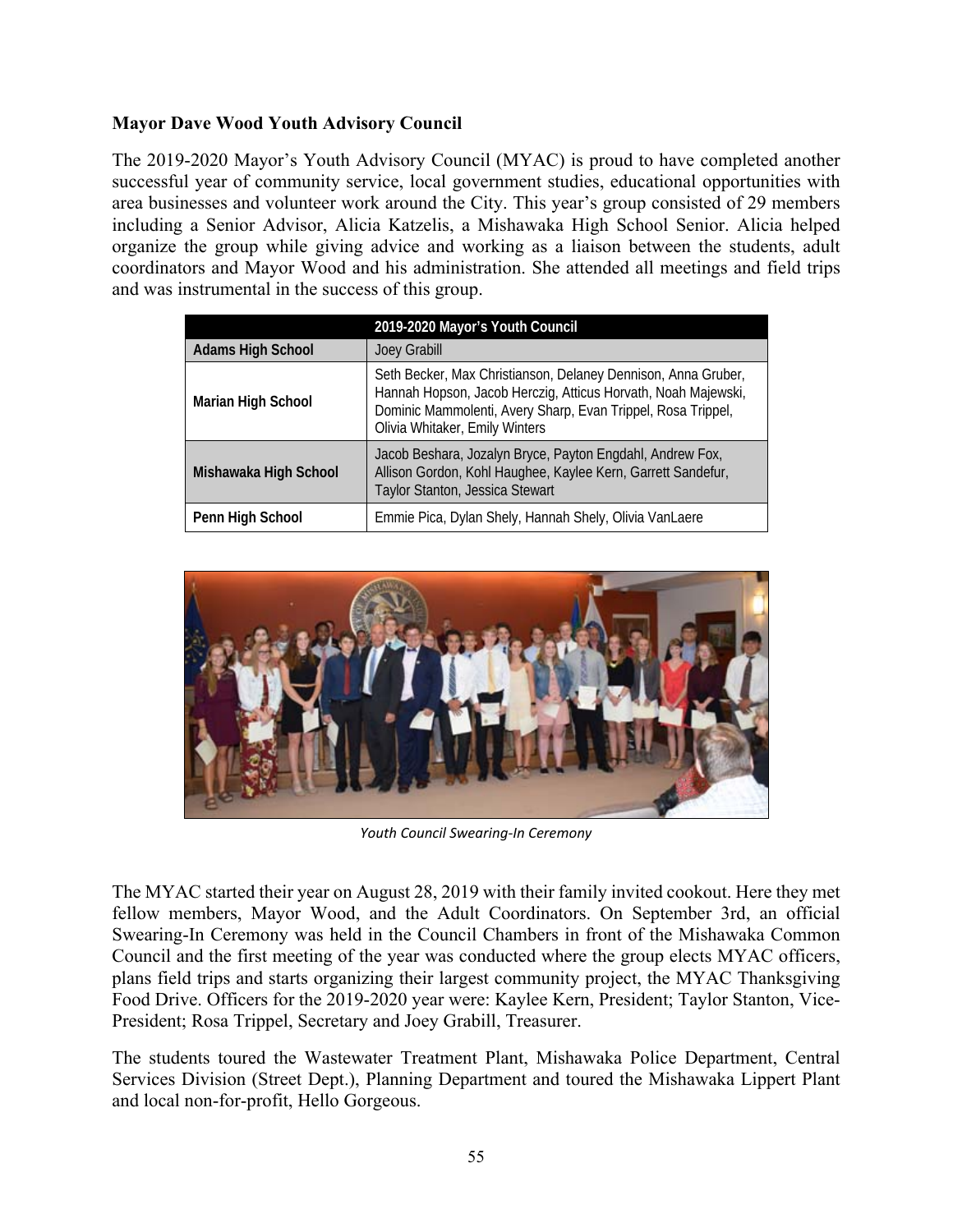

*Youth Council learning about Mishawaka City Departments* 

A newly formed group this year was the Executive Committee consisting of all High School Seniors and 3rd year members of the MYAC: Abraham Cannon and Alicia Katzelis from MHS; John Tordi and Libby Voor from Marian High School. This Executive Committee formed to apply for a grant with the Indiana Housing and Community Development Authority (IHCDA) known as the My Vision, My Community program (MCMV). MCMV is a youth planning partnership between the Indiana Housing and Community Development Authority (IHCDA) and IUPUI School of Public and Environmental Affairs graduate program. The program, in its sixth year, was

developed with the belief that young people in Indiana should not have to leave their hometowns to achieve their dreams. Previous participating groups have developed community vision plans that laid the groundwork for student entrepreneurship opportunities, community gardens, bike-share programs, farmer's markets, and other programs students wanted to see brought to their hometown.



*Carmen Lethig (IHCDA), Libby Voor, Aunya Sutton (IUPUI Mentor), Alicia Katzelis, Abraham Cannon* 

The Executive Committee began working on this initiative and were chosen to participate along with the communities of Hobart, Jasper, North Putnam, and Versailles. They would receive a \$5,000 grant to use toward their project. Well, this group thought "big" and came up with some great ideas but the one that they stuck with was a Giant Outdoor Board Game Park.

They began researching games and thinking about locations to put the giant game boards and soon realized that this project was going to cost more than their initial grant and the location by the Ball Band Biergarten in downtown would not be ready for several years. Two things they would have to are raise additional funds for their project, and work with Mayor Wood to find a new location.

In January of 2020, the group applied for an Excellence in Youth Leadership Award with the Aim Youth Council Network and in February, along with Mayor Wood, attended the workshop at Franklin College where the award would be



*Front Row: Hannah Sheley, Emma Pica, Wessler Eng. Rep. Jacob Beshara. Back Row: Mayor Dave Wood, Peyton Engdahl, Abraham Cannon, Drew Fox, Alicia Katzelis.* 

presented. Much to their delight, the MYAC won the award, and this would be another \$5,000 that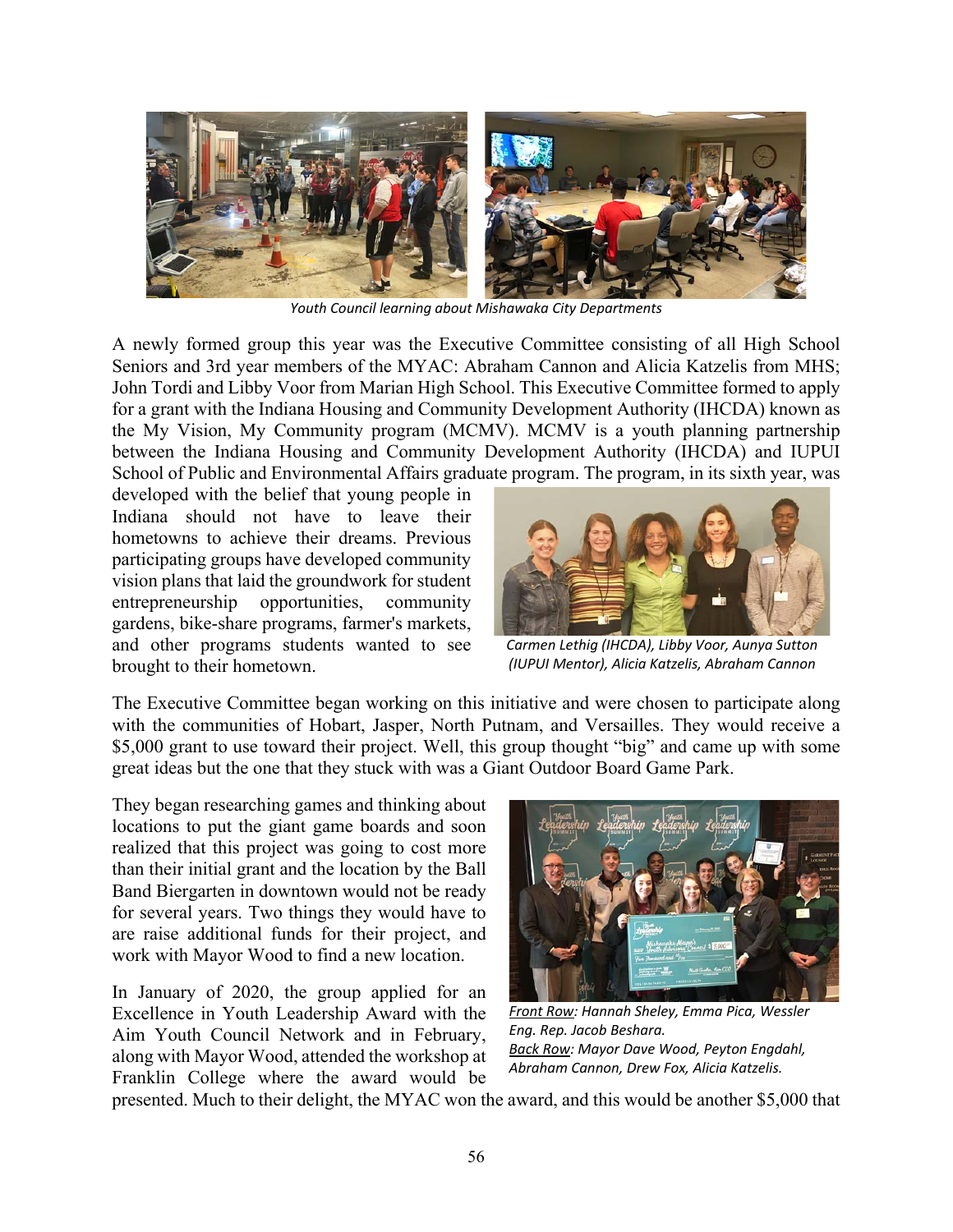they could use for their project. Mayor Wood became so impressed with the work that this group was doing, he decided to include the entire Youth Council to renovate an existing park: Hums Park.

Located at 3100 Harrison Road, Hums Park is one of the few parks heavily used by our teen population. Currently it has basketball, a football field, youth playground area, a sand volleyball pit, and a small shelter/restroom facility. The Mayor was giving the group an empty canvas: a park with 6.77 acres and a budget of \$150,000 plus their \$10,000 to work with. As one Executive Committee Member said, "What an opportunity to leave a lasting mark on the city we value so greatly."

The Youth Council was divided into committees: Site Committee, Amenities Committee, Budget Committee, Marketing Committee, and lastly a Crowd-Funding Committee, in case they would need to pursue additional funding for this project. The groups worked hard with different City of Mishawaka Departments over the next few month's deciding what equipment would go into the park, how it would all fit together, and how much money they had to spend. Needless to say, they hit it out of the park and did a total redesign of the park. Unfortunately, many of these MYAC members moved on to college and the final pieces of the park were completed by the 2020-2021 members. What started with the MYAC in 2019 will come to fruition in 2021 with a proposed ribbon-cutting ceremony in April.

Following are the details for the new park:

**New Name**: The park will be renamed but that information has not been divulged and will be announced at the ribbon cutting ceremony.

**Amenities/Layout of the Park**: Cement cornhole boards, cement ping pong table, cement checkers/chess tables, gaga pit, a new pavilion, walking/bike path around the entire park, widening and resurfacing of the parking lot, resurfacing of the basketball court, new youth playground equipment and a Ninja Warrior Course; a first of its kind in our area. The students also repainted the existing pavilion and restrooms and are adding a Hammock Comfort Station. This is an area where you can bring your own hammock, hang-out with friends and study or simply relax and unwind. Anywhere you travel, you see teenagers and young adults using the nearest trees, poles, wherever it will work to hang their hammock! The group did have to complete a Patronicity Campaign for the Hammock Comfort Station, and all of the funds raised (\$7,500) were 100% matched by Patronicity.

The students were able to volunteer for many things prior to March, but once March of 2020 hit; volunteer opportunities came to a standstill. Their April meeting was cancelled, May meeting done virtually by Webex, but the group was still able to meet in June for a final meeting and picnic at the Ball Band Biergarten. Here the graduating seniors were honored with small mementos of their time in the MYAC, and the Executive Committee was given medals for their Leadership and vision of the Hums Park Project. It was another successful year for the students of the Mayor Dave Wood Youth Advisory Council.